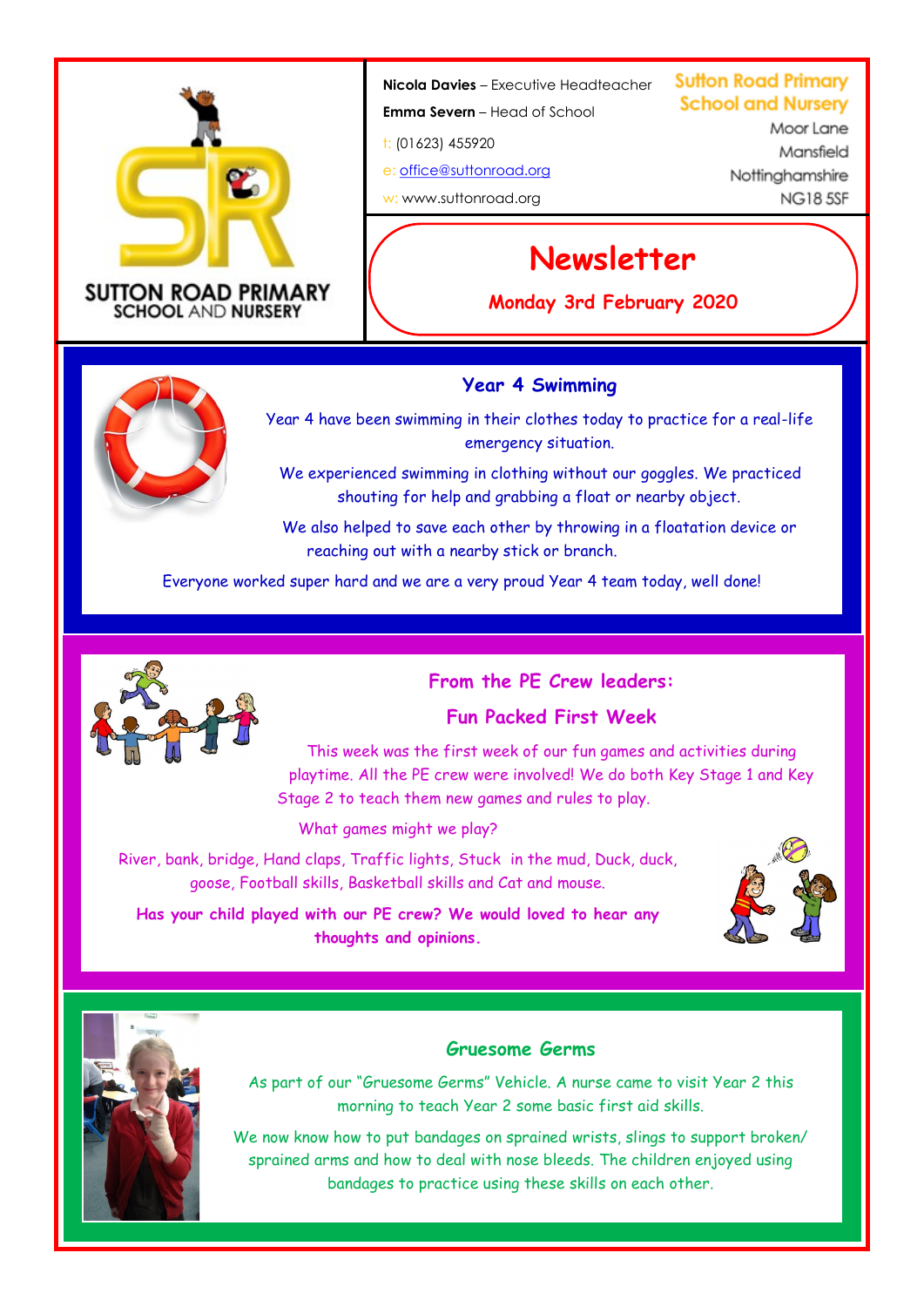# **Volunteers wanted in Year 2**

4AB have been having some "brain-breaks" this week and have been following some 5 minute Joe Wicks workout videos!

We have done mountain climbing, frog jumps and even kangaroo bouncing!

Amber from 4AB says "I think that the exercise videos are really fun and sometimes funny! You only get 20 second breaks and I thought my legs were going to drop off!"

Here's a link to have a go at home:

https://www.youtube.com/playlist?list=PLyCLoPd4VxBuxu3sLztrvWFehzv-LnR2c&app=desktop





# **Electric Slime Workshop**

On Thursday, Year 5 took part in an Electric Slime Workshop delivered by Nottingham Trent Children's University.

They had an amazing time creating a negative charge (also known as static electricity) by rubbing a balloon on their heads.

After that, they followed step by step instructions to make their own electric slime using a top secret formula!

It was fascinating to see the effect the static electricity had on the slime - It defied gravity and moved in the direction of the balloon. EPIC!

The children were given activity booklets and their own passports that can be stamped when they complete various activities both in school and in their free time.

> You can find out more by visiting https:// www.childrensuniversity.co.uk/activity-search/

We would like to take this opportunity to say a special thank you to all the parents that came along to support the event.





#### **Year 1 Art Day**

Year 1 had a lovely creative time on Art day on 24th January. They were given the sport - dance and the School's Game value -Teamwork to use for their

collage. At the start of the week they worked in teams in PE to create letter shapes and these were photographed and printed to use within some of the collages. The children chose their favourite dance silhouettes and used the overhead projector to help draw the outline for their dancers. They then worked together to choose the different colours, different materials and techniques to complete the different areas of their dancers.

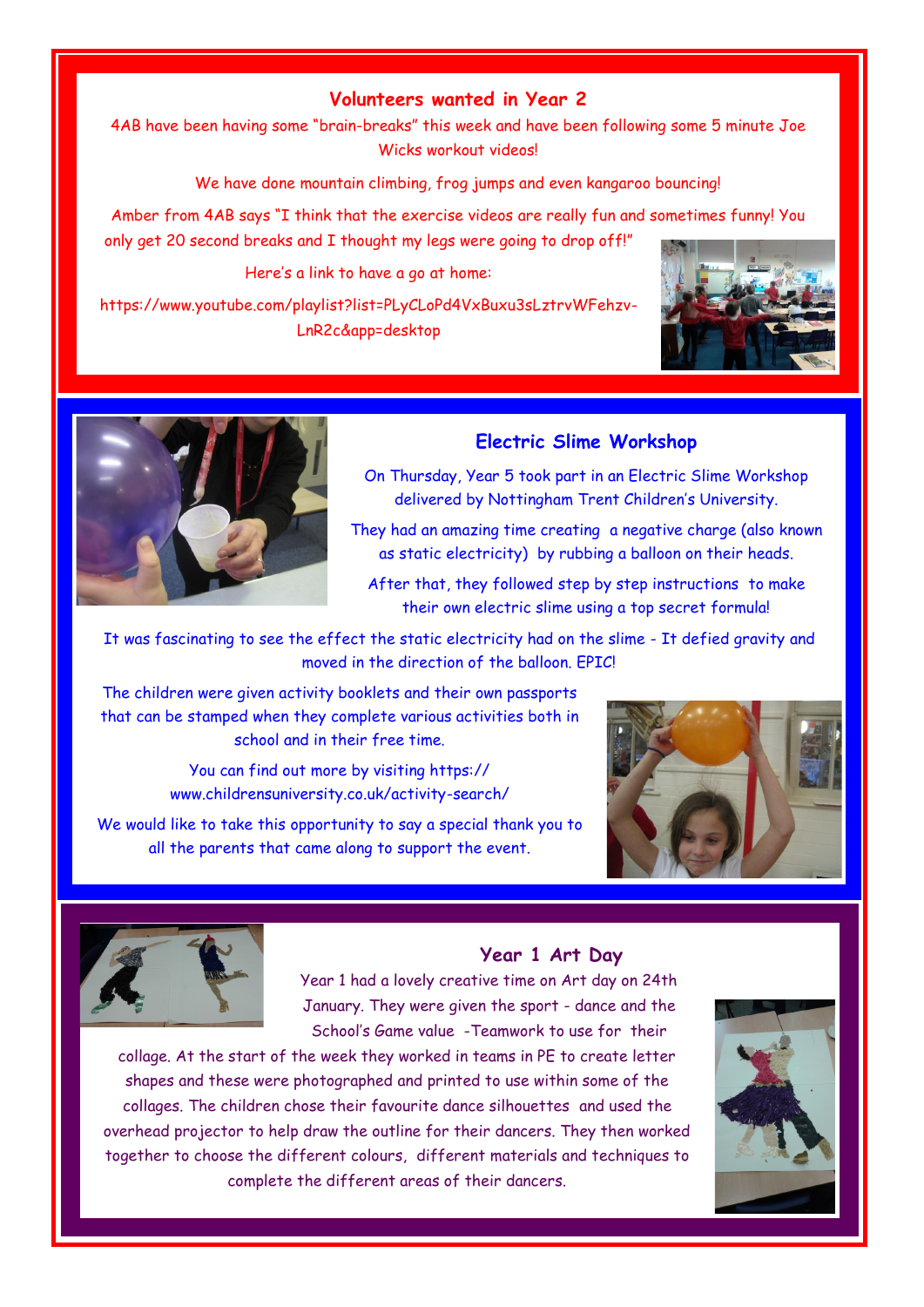# **The Prevention & Treatment of Head Lice**

Unfortunately, we have our little visitors back in school again!

These are a common every day issue, but are easily treatable. Early detection and treatment are vital in dealing with head lice and parents / carers are advised to check their children's hair once a week.

Head lice are small insects, about the size of a match head when fully grown. Their colour varies according to the colour of the hair of they host. They crawl from head to head - they do not fly or jump. Anyone with hair can catch head lice. They are difficult to find in dry hair, but in wet hair, they lose their grip, move slowly and can be combed out.

Two treatments are recommended – wet combing and lotions. It is possible to use wet combing and lotions separately, but it is best to use both



treatments together.

**If you do not normally pay for your prescriptions, you can receive any necessary medication free of charge from the pharmacy under the Pharmacy First scheme.** 

**Please let us know if you would like any support from school as we are more than happy to help.**

**Thank you all for your ongoing support with this – together we can 'Hit the Nit!'** 

# **Egg-speriment!**

Year 4 have been writing up the findings of their egg-speriment!

We found that the water had no effect on the egg. The Coca-Cola turned the egg a darker brown colour.

The orange cordial removed the brown layer of the egg

and created little dimples which looked like sugar or salt.

The pure orange juice removed the brown layer, cracked the egg all the way around and even made it feel a bit squishy!

Most of us (even Miss Bunting and Miss Plume) thought

the Coca-Cola would do the most damage – but we were wrong!

Did you guess right at home? Let us know…



#### **Year 2 Experiment**

Year 2 have conducted a Science investigation to investigate the importance of washing our hands.

The children set up an experiment to see which slice of bread would arow the most mould.

The children then created posters to remind children and adults within school to wash their hands.